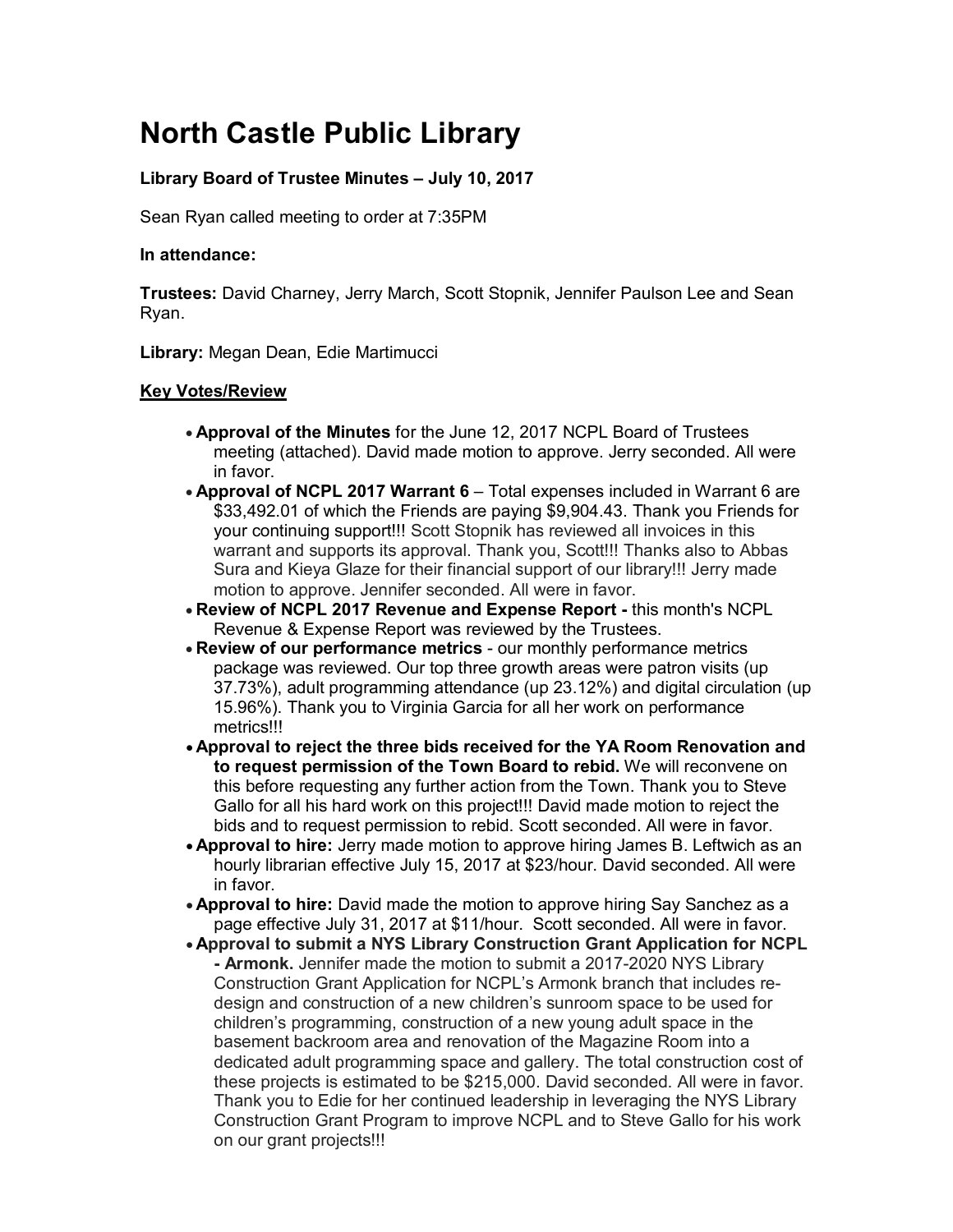- **Brainstorming Session -** We reviewed and discussed NCPL progress on our last two and a half years (2015-2017) of brainstorming session ideas (attached) and the adjustments we need to make to our strategy and plans to accelerate further change. We also reviewed actions our leadership team and staff have taken to date on these ideas. The following further ideas were identified:
	- 1. Find more advocates of the Library. Create a survey to ask for what customers are looking for – ideas. Develop presentations for advocates.
	- 2. Ask for new partners.
	- 3. Ask about new interesting programming.
	- 4. Get a table at Chamber of Commerce with info about the library.
	- 5. Can we find new opportunities that are out there, similar to our use of kits or TotalBoox?
	- 6. Can we utilize WLS more? Use WLS staff members who can be actual programming options that don't cost money.
	- 7. We need to market and advertise better!
	- 8. Create a sign with the logo possibly re-naming the NWP facility as: The North Castle Public Library and Community Center.
	- 9. Create a program whereby younger members of the community can assist the elderly in potentially tech help, etc. "MiniMentors" with the benefit to get more teens using the library. We could offer community service hours, etc.
	- 10. Community Gardening landscaping at the NWP Branch.
	- 11. Offer conference room space for business/community discussion opportunities.

The meeting was adjourned at 9:05PM. Our next meeting will be at 7:30pm on September 11, 2017.

Respectfully submitted by,

Jennifer Paulson Lee **Secretary**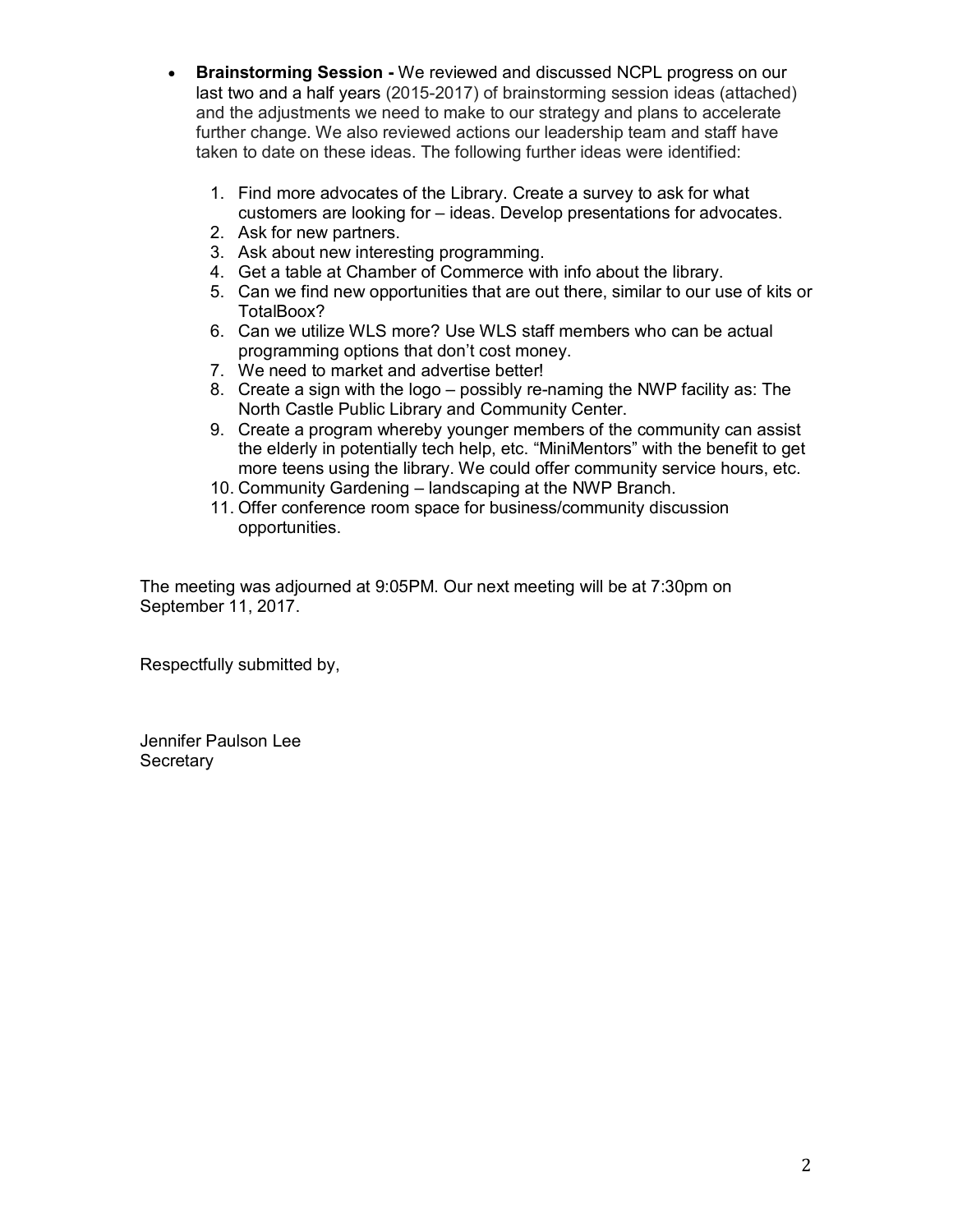# **2015**

# January 2015 – North White Plains

- We need to find an effective way to collect community input.
- We need to improve the appearance of the facility. For example, utilize outdoor improvements such as walkways, lamp posts and potentially an improved playground. Collaboration with the NWP Beautification Committee was recommended. We should also evaluate connection with the Kensico Plaza. **Deck Complete, playground upgrade started, building power washing scheduled and installation of sod around the deck scheduled.**
- We should consider hiring an architect once we have defined our requirements. **Lothrop on board.**
- We should add space for both a larger collection and programming. Space should be added in a way that allows flexible use. **Plan for space will double. Lothrop in design phase.**
- Our evaluation and planning should be done collaboratively with the Recreation department. Matt Trainor has expressed an interest in this type collaborative work. **Recreation and town management are involved.**
- Barbara offered to address this opportunity in one of her upcoming NWP town hall meetings. **Barbara has spoken at multiple TB and NWP meetings.**

# February 2015 – NCPL Goals for 2015

- Improve North White Plains branch increase available space, materials and programming. Package improvements in our 2015-2017 NYS Library Construction Grant Application. Collaborate with recreation department and town. **Two NYS Library Construction Grants have been submitted for NWP – one has been awarded, one under evalution (decision 3Q2017).**
- Integrate library into citizen's lives more improve marketing, link with chamber of commerce and businesses, have non-users become users, tie programming to people's lives. **Open house planned.**
- Attract new/non-users of the library to NCPL. **NCPL growth rates on all performance metrics have been strong.**
- Increase circulation. **NCPL among WLS leaders in circulation growth.**
- Increase programming. **NCPL among WLS leaders in programming attendance growth.**
- Increase teen involvement and create a teen advisory council.
- Create library sponsored off-site activities (Calder Center, Wampus Brook Park, "glass house", The Bristal, etc.).
- Improve marketing/email efficiency/2-way dialog (i.e. inbound input as well), create targeted lists (i.e. NWP-specific), improve use of Constant Contact, add people to our distribution list. **Marketing Plan created. Jerry working staff on professional development in marketing.**
- Better use of and plans for Whippoorwill Hall i.e. concerts, battle of the bands, programming, expansion from theater base. **HBC and Spotlight now call Whippoorwill Hall home.**
- Increase staff training in areas like customer service. Align skill sets to NCPL strategy and plans.

## March 2015 – Long Term Funding for NCPL Infrastructure Projects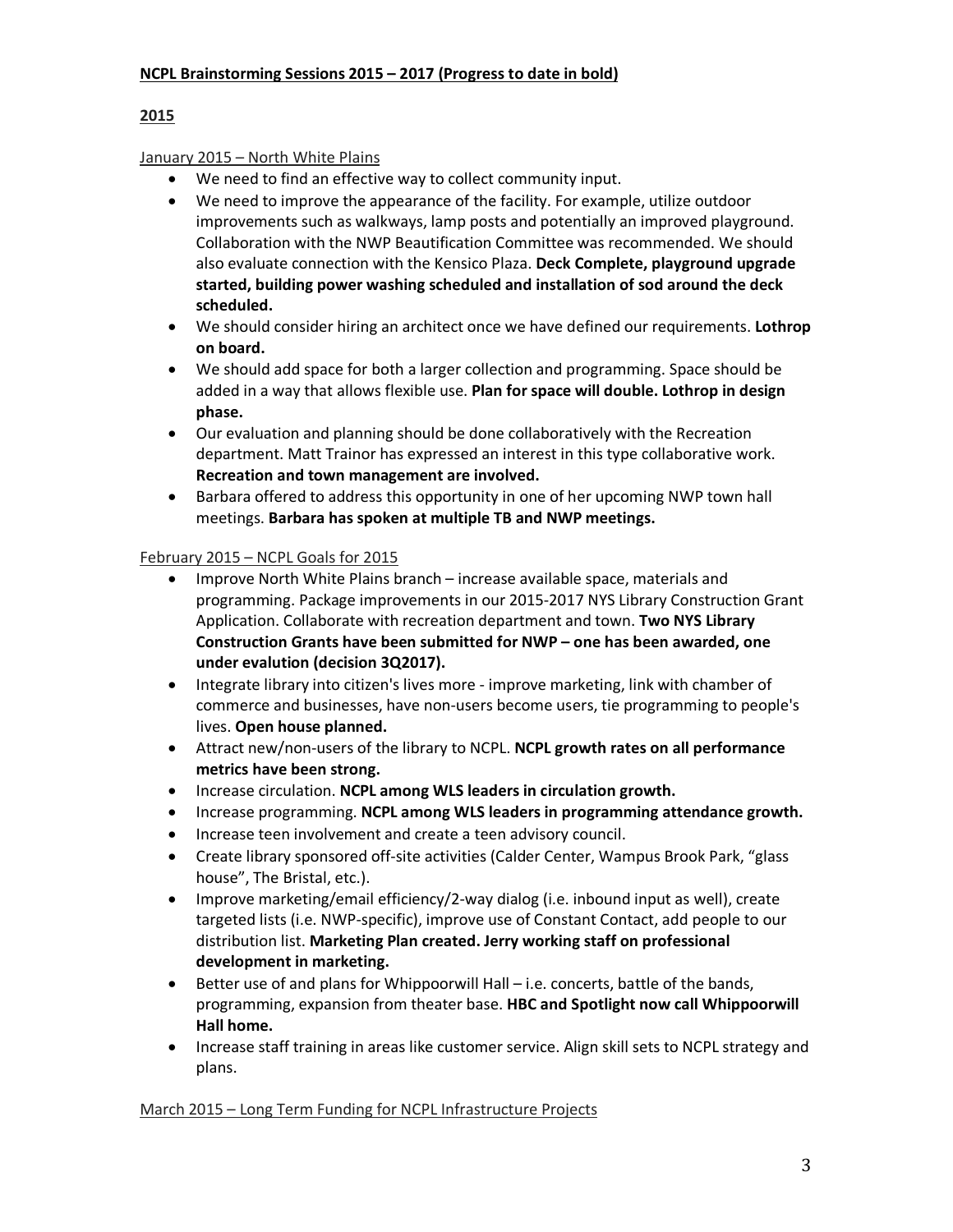Sean led a discussion/brainstorming session to identify alternatives for long term funding of NCPL infrastructure construction projects. The primary alternative discussed was establishment of a foundation focused on infrastructure improvements. Primary examples of these construction projects are expansion of space in the North White Plains facility and an additional structure in Armonk to add programming space. **Working with one specific donor. No action on foundation.**

This organization would be an independent non-profit organization. It was that we evaluate working with the Parks and Recreation department to determine whether this organization should be a joint recreation and library fundraising organization to address the infrastructure needs of both organizations. Sean will follow up with Matt Trainor and further define the requirements for this type organization.

#### April 2015 – Customer Service Skill Development

Edie and Megan led a brainstorming discussion on how we can raise the customer service skills of our entire organization. Edie and Megan will be implementing a number of the ideas as we go forward.

## May 2015 – Realigning Organizational Responsibilities

Edie and Megan led a discussion on how we can realign organizational responsibilities to increase effectiveness and support customer service. Edie and Megan will continue work on this and will report back with specific proposals. **Organizational changes implemented – examples include leadership and support of programming.**

#### June 2015 – NCPL Performance Metric Improvement

Edie and Megan led a discussion performance metrics and NCPL's current levels of performance in circulation and programming attendance. Total programming attendance is running strong with 53% YTY growth and total circulation is up 2% on an YTY basis. Underneath these results are areas of strength (total programming attendance, NWP circulation/programming and digital circulation) and weakness (Armonk circulation and teen circulation/programming). Critical areas of future work that were discussed – staff development especially in the area of customer service, enhanced marketing as referenced in the work being assisted by Jerry and the need for better information that better defines changes in customer activity. **Good progress on all major performance metrics. Annual Report communicates results/progress to community.**

#### July 2015 – No Brainstorming Session

## August 2015 – No Meeting

September 2015 – Magazine Room/ Elson Room Reorganization

- This project will provide an opportunity to showcase the Friends two major contributions to our library/community - programming and art. **Shift of books to Elson Room and magazines to the hallway is complete. Friends funded new bookcases in Elson Room. Further renovation of Magazine Room is under evaluation. New YA Room construction will include removal of stairway and creation of new closet in the Magazine Room.**
- There was significant interest in using this renovation to enable an art gallery. **Temporary collection of historical photos currently installed.**
- It was suggested that the gallery could have a rotating gallery.
- Inclusion of local students was suggested.
- Marilyn believes that the Friends would be excited to be involved in this project but did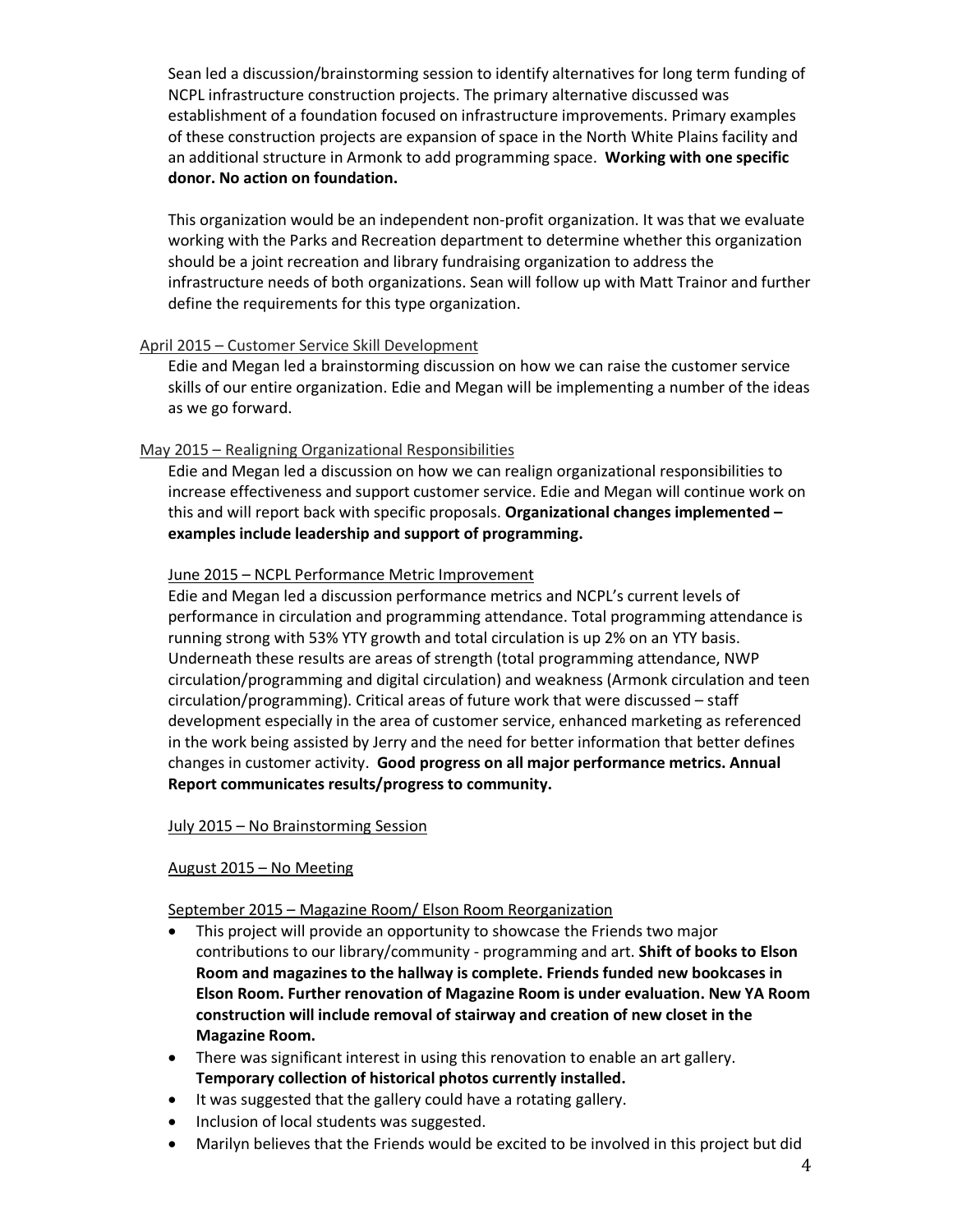express some concerns about how much of a people investment the Friends could make in areas like managing a rotating art collection. Marilyn also noted that if the Friends were involved in the art gallery they would need it to be at the same quality standards as the Armonk Outdoor Art Show.

- Environmental issues in the Magazine Room were discussed and will need to be addressed in the room is disrupted. **Will be at least partially resolved in 3Q2017.**
- A question was raised about the possibility of expanding the size of the Magazine Room. **No plan.**
- Additional input from the Trustees and the Friends was agreed to be directed to Edie.

October 2015 – How can we Expand Circulation Growth

• Continue budget increases for materials. **Increased spending on materials has been implemented – NCPL ranks second in WLS materials spending per capita. Strong NCPL circulation has resulted.** 

• Leverage marketing tools like Constant Contact. Jerry agreed to monitor current email blasts for the next week or two and make recommendations on how our marketing communications can be improved. **Jerry has been meeting with Directors and Virginia Garcia to grow marketing skills – professional development.**

• Leverage our new digital app (*3M)* that Edie has added to our digital collection. *3M* is more user- friendly than *Overdrive*. Communicate addition of *3M*. **3M and TotalBoox have been implemented and are growing rapidly.**

- Increased use of circulation information to better target our marketing. **New systems are increasing availability of this information.**
- *Rosetta Stone* will be available on a trial basis soon! Focused marketing of *Rosetta Stone*. **WLS has introduced Mango which has replaced Rosetta Stone.**

• Evaluate 3D printing to support STEM or STEAM programming. **Two 3D printers are installed, workshops have been implemented. Youth Services has implemented multiple STEAM programs in both branches. Robots introduced.**

- Increase marketing of Flipster (digital magazines). **Flipster implemented and WLS has introduced PressReader. Digitization of archived newspapers has been expanded.**
- Increase our book clubs/find volunteers to lead as appropriate (MH).
- Focus on 1 or 2 topic areas candidates STEM and arts (DC).
- Library open "24 hours" use drop box for after hour pickup (DC).

• Lend musical instruments, art kits, tools, Legos, Arduino kits, Snap Circuit kits, etc. (DC).

# **Youth Services have added kits to their collection.**

- Create a Maker's Space (DC).
- Use experts to curate our collections (DC). **Jacob Burns DVD collection. Local chefs selected cookbooks.**
- Increase partnerships i.e. cooking classes with local restaurants linked to cookbooks, food bank (DC). **HBC and Spotlight.**
- Increase leverage of our programming to drive education/link to circulation. Implement mobile checkout to enable circulation in the programming space (DC).

## November 2015 – How to Structure the NCPL Virtual Library and Expand Database Usage

• Restructure how we present our virtual library on our website and in our communications with our patrons. **Website has been updated.**

• Focus and organize our virtual library based on how our patrons use/will use our digital assets. Focus on areas of community interest – i.e. health (Grey House), travel (Global Road Warrior), literature (Artemis, Novelist, Salem Literature), news (Flipster and NY Times), etc.

• Evaluate partnerships with other organizations to enable new or expanded capabilities in our virtual library. For example, partner with a hospital to expand medical information available to patrons. This is an area where digital solutions can be kept way more current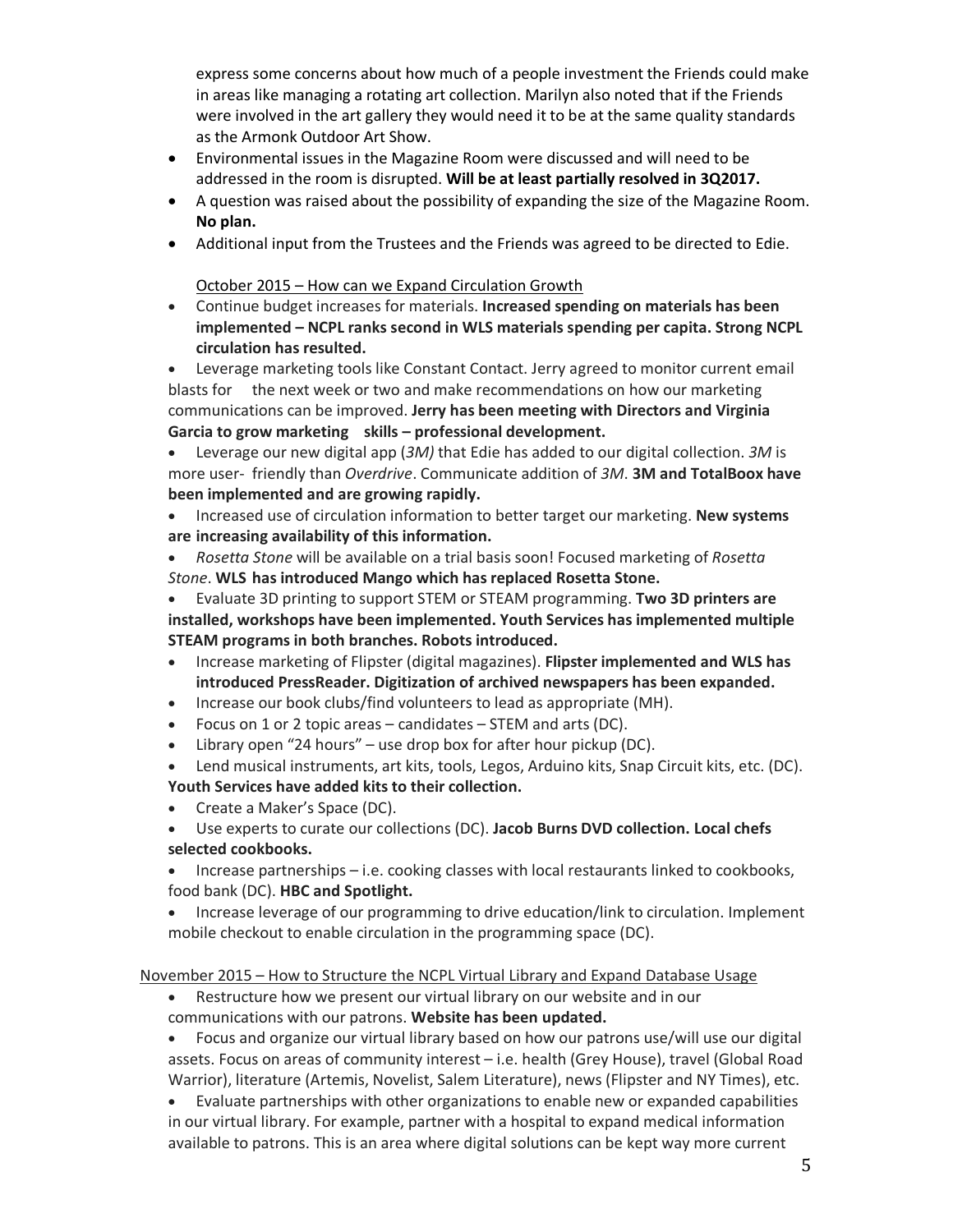than physical assets. **Links to Khan Academy and Lynda.com have been added to NCPL website.**

• Increase marketing of our virtual library and our databases leveraging tools like Constant Contact.

• Emphasize usage and cost/benefit value of databases/digital assets rather than the cost of each item. Usage is important whether it is measured by NYS or WLS or not. We need to meet the needs of our community. Add cost of each digital asset to our spreadsheet with our digital asset performance to enable better evaluation of each assets value.

• Investigate additional newspaper/magazine alternatives similar to the recent NY Times implementation. Examples should include Wall Street Journal, Barron's and Consumer

## Reports. **PressReader has been added by WLS.**

- Increased use of database information to better target our marketing.
- Introduce literature databases to our book clubs.
- Leverage of our programming to introduce and drive usage of our digital assets.

## December 2015 – NCPL Long Term Strategy

• Set more aggressive goals to drive out of the box action  $-i.e.$  "Be one of the top three WLS libraries in circulation and/or programming attendance." **NCPL goals for circulation and** 

- **programming attendance now set each year and published in our long term strategy document.**
- Increase initiatives to understand our customer's needs and wants. Use multiple channels to learn from our community.
- Expand experimental efforts to learn new ways of supporting the community i.e. trial of the month.

• Major enhancement of our library's marketing to showcase our significant recent progress and success and our future plans. Implement multiple channels of communications to complement existing communications vehicles.

• Dramatically increase focus on strategic initiative to enlist an army of library advocates within our community. Ensure advocates address all demographic groups. **Jerry working with staff on professional development in marketing. Use of information improved.**

- Accelerate our initiatives to expand and improve our North White Plains branch. Partner with town government and Parks and Recreation. **Deck added, expansion design in progress. Town, Recreation and NCPL working as a team.**
- Increase focus on customer service through emphasis on staff development and new approaches to customer service.

• Grow support of employee development. Distinguish staff members with areas of expertise – i.e. literacy, literature, creative arts, technology, business, etc. **Significant professional development with leadership team – PLDA and Chamber of Commerce participation, finance experience, certificate program, facility management, technology classes.**

• Restructure how we present our virtual library on our website and in our communications with our patrons. Consider a second page dedicated to the virtual library. **Website updated to highlight virtual library.**

- Explore structuring the virtual library as a "second library" open all day, every day. Emphasize unique capabilities and benefits of this library.
- Drive expansion of access through virtual library and increased hours. **Hours of operation now 2nd of the 38 WLS libraries – up 33%.**
- Introduce and market curated collections at least two new ones each year. Examples could include DVD's ala Mt Pleasant's Jacob Burns' collection, an academic collection, art linked to the Armonk Outdoor Art Show and creation of a gallery.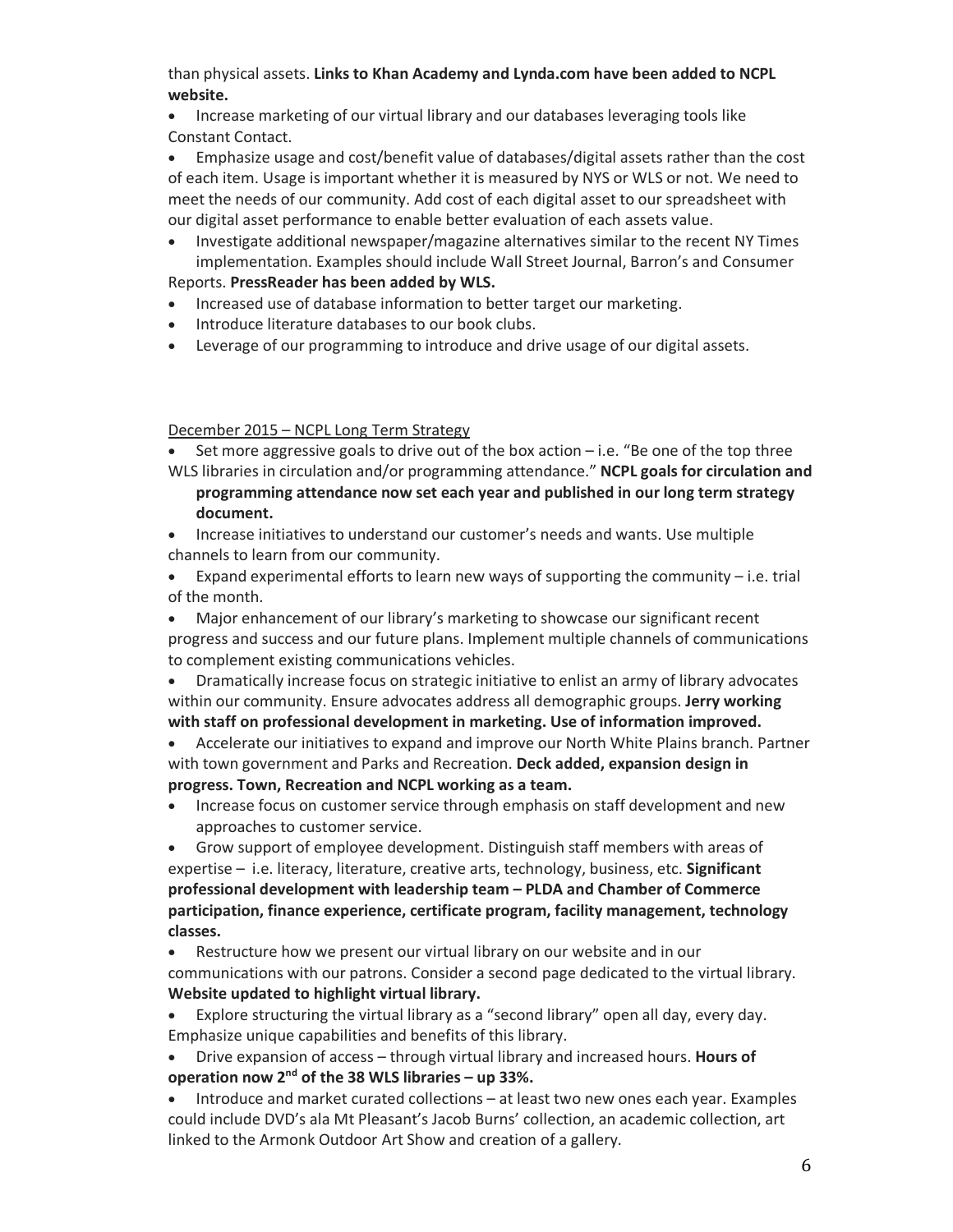• Aggressive weeding to allow space for new collections. **Extensive weeding of adult collection done as a part of the consolidation into the Elson Room.**

• Restructure our use of space to increase usable public space to allow for more dedicated programming space, better display of our collections and more effective public work spaces. **Magazine Room now dedicated to programming. New YA room planned for construction in 3Q2017. Expansion of NWP under design.**

• Expand partnerships – schools, businesses. Leverage these partnership initiatives to introduce new circulation opportunities and expansion of our virtual library. Through these partnerships improve support of those organizations – i.e. our local business community. **Following school's lead with STEAM.**

## **2016**

January 2016 - How to Kick-off a Wave of Marketing of Our Library

- Use information to better understand customers.
- Increase initiatives to understand our customer's needs and wants.
- Use multiple channels to learn from and to communicate with our community. **Multiple channels active – including website, Constant Contact/email blasts, press, social**

# **media, Annual Report.**

- Expand experimental efforts to learn new ways of supporting the community.
- Need major enhancement of our library's marketing to highlight progress and future plans with objective of expanding library use.

• Work with WLS to ask them to help us accelerate our marketing – i.e. collection of data to better target customers, social media strategies and tools. **WLS evaluating expanded marketing of libraries.**

- Continue our work building our brand.
- Expand efforts with Constant Contact. Investigate ways to target people who do not normally respond. **Jerry guiding leadership and staff through expanded and more effective use of Constant Contact.**
- Better understand how other libraries do marketing.
- Expand our social media initiatives. Learn more about Armonk Mom's and Windmill Next Door and expand our reach by "Liking" and connecting to other sites with relevant potential users/patrons. **Staff leader for social media assigned and active.**
- Develop a marketing plan that includes actions to better utilize email, social media and
- other tools and opportunities we have to communicate with our customers. **Marketing Plan developed and published.**
- Form an advisory group with which we can share our progress and plans. Advisory group members can express opinions on both what we have shared and other ideas they have. Include both users and non-users and make participating "non-threatening" (i.e. they do not
- need to come armed with their own plans). Meet a maximum of twice a year.
- Use all current programs to promote other initiatives and programs.
- Build and emphasize curated collections in our communication with customers.

We agreed we would work on a marketing plan to be completed by our March, 2016 Trustee meeting. **Complete.**

## February 2016 – Curated Collections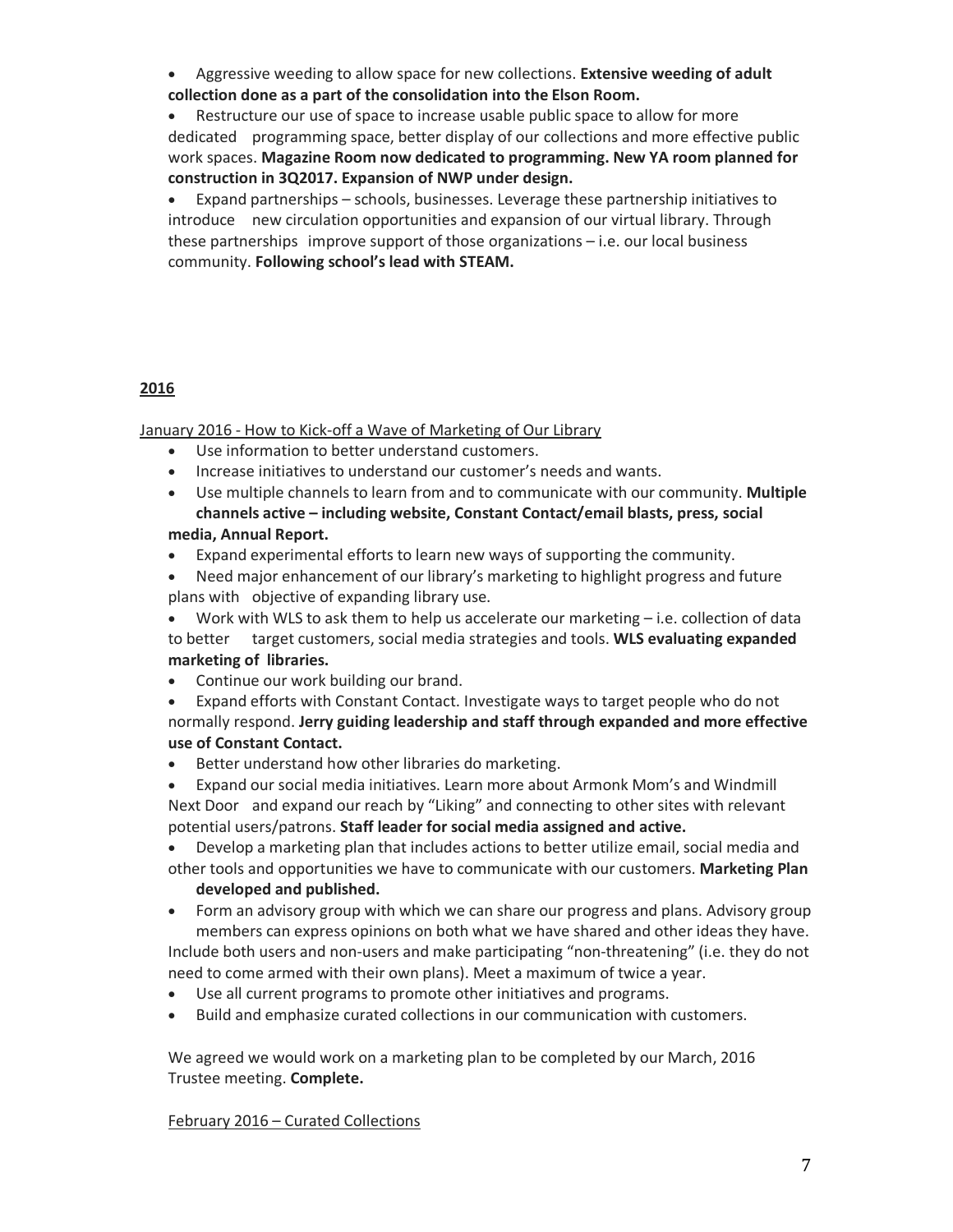- The current status of NCPL's initial set of curated collections Jacob Burns DVD Collection, Oprah Winfrey Book Club Collection and Staff Picks Collection. **Continuing.**
- A new idea of a Cook Book Collection curated by local chefs. **Complete.**
- The work staff needs to do support the curated collection plan including weeding, recataloging, labeling, etc. **Significant weeding completed.**
- Have a curated collection that incorporates input from the Calder Center, the National Audubon Society, the New York Botanical Garden, Rockefeller State Park Preserve, etc.
- Have a curated collection that is built on input from local teachers including STEAM components.
- Consider working on a Westchester or broader basis to tap resources and ideas in developing curated collections (i.e. Stone Barns). **Relationship with Stone Barns established.**
- Have a student's curated collection.
- Have a Neil DeGrasse Tyson collection also possibly paired with our STEAM work.
- Find prominent places for the highest interest/volume collections.
- Use information to better understand patron interest in created collections.
- Evaluate similar implementations by other libraries (i.e. Princeton Public Library move of reference materials to digital).
- Improve signage. **New bookcases with end caps installed.**
- Increase marketing as we roll out collections.
- A solution is needed for parking or we will lose patrons regardless of how we improve our collection and its organization.
- Leverage our website and other digital tools to promote these collections.

## March 2016 – Marketing Plan

- Use of signage (on library property and in adjacent town areas) should be increased dramatically – electronic and sandwich board options should be considered. **First NCPL banner hung on Whippoorwill Road East. Hardware ordered for NWP banners.**
- Everything should be advertised in both Armonk and North White Plains.
- We should always connect our logo to all activities in both branches. **Logo included in all NCPL promotional materials.**
- Implement a flag system (like at the beach) of communication on signage flags to signal to the community something is going on at the library.
- Use the telephone poles between Kensico Dam and the NWP branch at Clove Road for vertical NCPL banners.
- Aggressively rollout new mobile app to increase communication with community potentially community service hours for teen testers/advisors. Consider focus groups for the app.
- Aggressively rollout new Field Goods service at both branches of NCPL. People order online and pickup at NCPL (both branches will be options). **Field Goods implemented and available to all patrons.**
- Create an advisory group to meet 1-2 times per year to assess our library plans and to solicit community ideas – 25-50 people – library users and non-users.
- Use the Easter egg hunts to make announcements to participants.
- "Beanstack" is launching next month will be able to share lists made by the user. **Complete.**
- Consider use of launch parties to introduce or re-introduce key services.
- Consider doing Open Houses a couple times a year, balloons, food, tables promoting library services, program samples, etc. **North White Plains Open House scheduled for June 17, 2017. Armonk Open House planned for the fall.**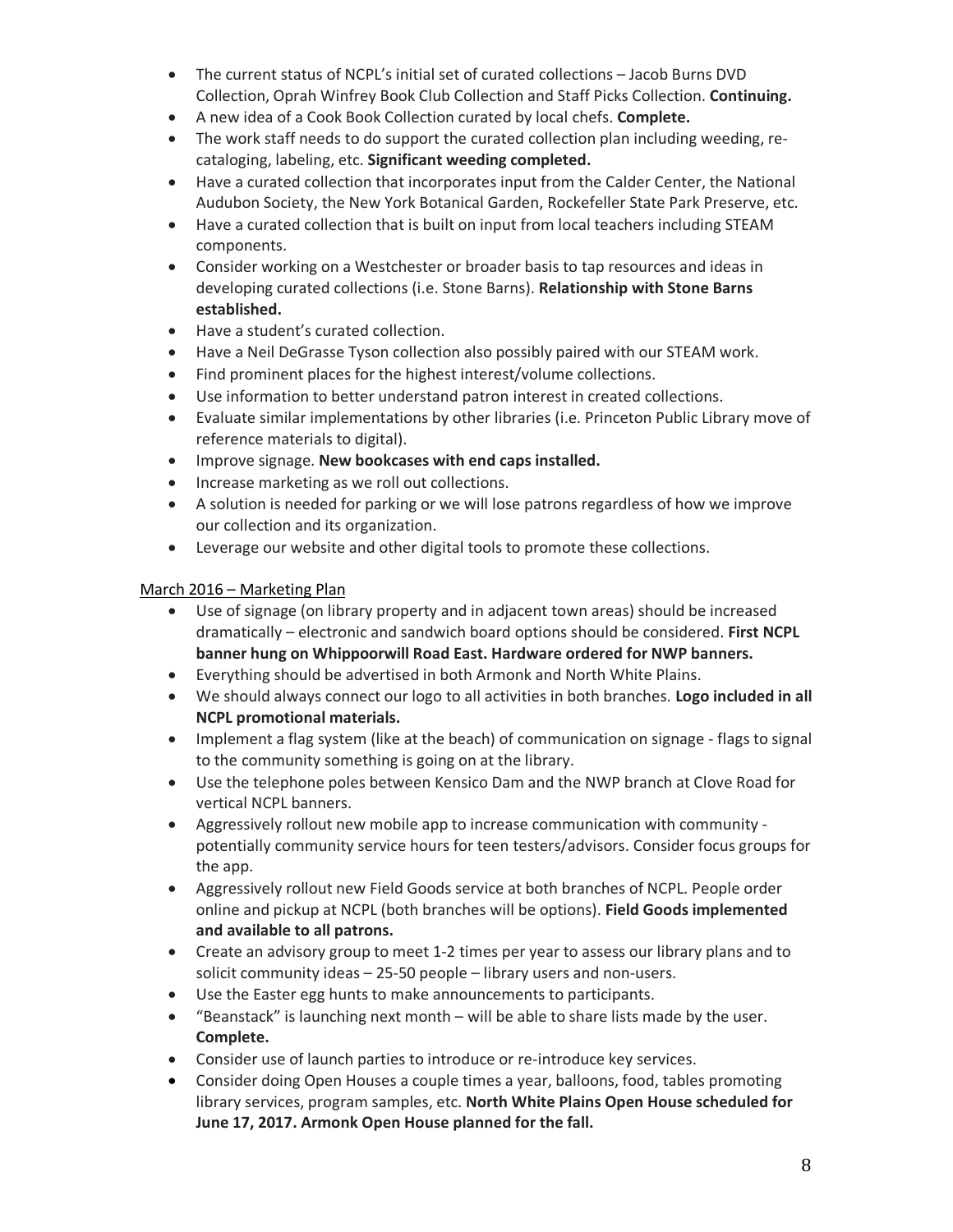## April 2016 – NCPL Facility Restructuring

Projects identified by year:

## 2016

- \*Kent Place entry replacement. **Complete.**
- \*Armonk generator installation. **Complete.**
- \*Door/ADA compliant ramp between the Michelman Room and the new programming space. **In design. Construction to begin 3Q2017.**
- \*Elson Room renovation to support Magazine Room conversion to dedicated programming space. **Complete.**
- \*New deck installation in North White Plains. **Complete.**

## 2017

- Magazine Room renovation to dedicated programming space. **Phase 1 Complete.**
- \*LED lighting installation in Armonk Teen Room. **Complete.**
- Renovation of Armonk backroom to increase storage capability lost due to renovation.
- Phase 1 of North White Plains renovation to expand library space. **Lothrop contracted for design of new NWP space – May 2017.**
- \*North White Plains electrical work to support a better patron technology solution.

## 2018

- Construction of a new teen space in the Armonk lower level. **Lothrop hired for new YA Room design – May 2017. Construction planned for 3Q 2017.**
- Replacement of the sunroom in the Armonk children's area.
- \*Replacement of steam boiler that supports the Magazine Room, upstairs Teen Room and the break room. **Contractor selected. Replacement in 2Q2017.**
- \* Phase 2 of North White Plains renovation to expand library space. **Lothrop contracted for design of new NWP space – May 2017.**

## 2019

- Renovation of the Armonk upstairs Teen Room into usable adult space.
- Phase 1 of Armonk roof replacement.
- Construction of a patio at the Kent Place entry.

## 2020

- Phase 2 of Armonk roof replacement.
- Elevator installation in Armonk.

## **\*** Projects already approved by Board of Trustees

## May 2016 – Marketing Plan

Jerry reviewed our proposed new Marketing Plan. Thanks go to Edie, Megan and Jerry for all their work on this key strategic initiative!!! Keys parts of the discussion were on our library's value proposition, branding including the importance of our logo and new tag line "Everything You Need", the requirement to build channels of communication (surveys, an advisory group, etc.) to gather patron input, as well as, input from non-users of our library, and the use of digital and non-digital marketing. A motion to approve the new Marketing Plan (attached) was made by Jerry and seconded by Scott. All were in favor. **New Marketing Plan developed and published. Jerry leading professional development in marketing of directors and staff.** 

## June 2016 – Performance Assessment of Progress on Strategic Initiatives

The Board, our two directors and the president of the Friends ranked NCPL performance on the seven strategic initiatives and two strategic enablers in our Long Term Strategy. Ranking was done on a scale of 1-5 with 5 being the best. The average of the participants rankings were: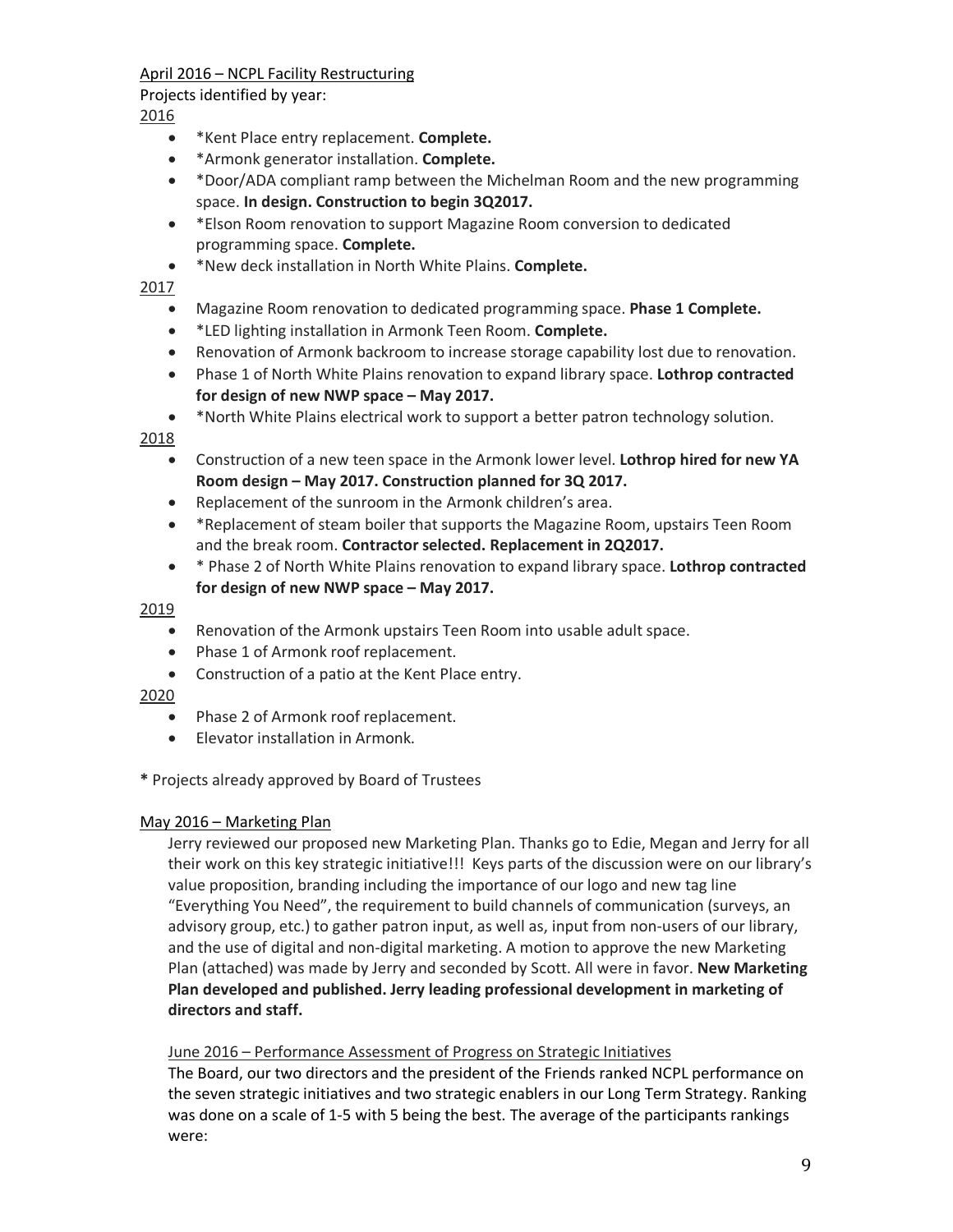Initiatives:

- Grow our circulation 3.89.
- Grow and diversify our library's programming 4.22.
- Expand our "Virtual Library" and use of technology 2.67.
- Extend our community outreach 2.67.
- Build an "Army of Library Advocates" to better market our library 2.11.
- Support our employees through robust staff development 4.00.
- Use measurements to drive our library transformation 3.44.

Enablers:

- Modernize our facilities and make them more flexible 3.67.
- Ensure our library is financially strong 4.67.

New ideas include:

- NCPL Delivers a delivery service where a licensed employee of the NCPL will drop off and pick up books in order to offer personal service to those unable to come to the library and check out materials. This vehicle could be branded which in turn offers marketing of the library and its services to the immediate community.
- Establish "areas of expertise" i.e. Art and Technology. Art and Technology are wonderful companions and are linked to our library and to the Friends/Armonk Outdoor Art Show.
- Improve the level of Art within the library/library programming to further support the Friends and the success of the Armonk Art Show.
- Provide space and programming around traveling exhibits.
- Transformation of the magazine room into a gallery. **Magazine Room cleared and temporary collection established.**
- Pop Up museums.
- Transforming the lobby into a café? Café possibly managed by local businesses.
- Offer a Student Art show where patrons are able to buy art (excluding the months around the Armonk annual Art Show).
- Create an art studio for youth.
- Art nights.
- Display artist's work consignment?
- Hold a Spelling Bee for the community and/or writing contest that is developed in conjunction with the regions schools.
- Other Contests creative writing, musical talent, poetry, etc.
- Introduce Smartboards like in the schools.
- Establish "areas of expertise" i.e. art, tech/STEAM providing deeper levels of knowledge.
- Get any book in 48 hours.
- Drop-box at each branch to enable book pick-up after hours.
- Attract supporters even if they are not users of the library.
- Opt-in services that allow library to see more patron data and, in turn, deliver more services.
- Mobile app WLS is delivering.
- Infrastructure art playful outdoor kid's structure based on childhood story.
- Family literacy workshops.
- Memory jars.
- Innovation center.
- Technology lab/Technology nights.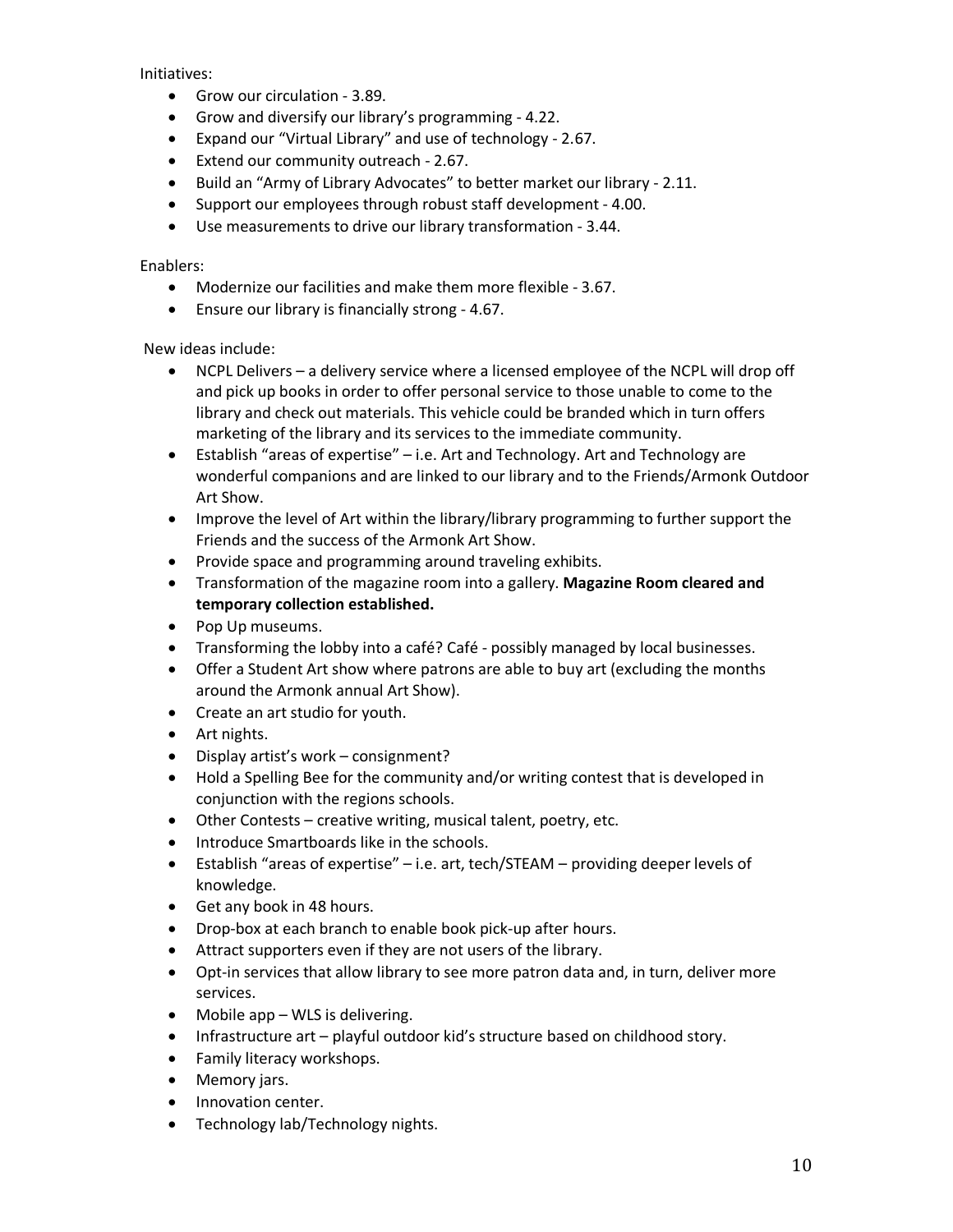- Expanded technology education advanced internet search, backing up data, cloud computing, social media, web development, graphic design, etc.
- Open e-Book App and ConnectEd like services.
- Maker spaces.
- Organize groups and provide space for learners developing specific skills to meet and help one another – potential to grow into business start-ups.
- Website becomes a portal.
- Increased visual content on the website
- Increasing landscaping around both branches.
- Flowers throughout the library.

## July 2016 – North White Plains Renovation

We discussed the presentation to the town board on the expansion of the NCPL North White Plains branch as a part of an overall presentation of the renovation of that facility. Presentation made. Town Board gave support of deck addition. **Follow up work led to Town Board approval of hiring Lothrop Associates to design expanded North White Plains facility that includes doubling of library space, a new community center room and bathrooms/showers to support a shelter. Contract with Lothrop signed in May 2017.**

## August 2016 – No Meeting

## September 2016 – Digital Circulation

In this discussion, the board discussed options to improve digital circulation. David recommended we address this opportunity with three focused initiatives  $- (1)$  Marketing, (2) Statistics and (3) Community. New initiatives will be spearheaded by Jerry to get our marketing plan into action. It was agreed that Jerry would lead marketing, David community and Sean statistics.

## October 2016 – Why a Digital Community?

What is the point of digital material?

- First we acknowledge there are multiple constituencies here patrons, library staff, publishers/information creators, partners, government
- Quick, convenient & fun
- Increases scope & variety
- Is available 24/7
- Is current (and has that perception as well) and can be kept current more easily
- Requires less space, which can in turn be repurposed
- Native for younger people and compatible with their mindsets/experiences/schooling
- Easier to share
- Can be less expensive
- More comfortable/private

What is the point of a digital community?

- Connection to people and new friends/like-minded individuals
- Leverage group knowledge
- Allows reaching out to like-minded people and exploring new areas of interest and mindsets
- Expands our possibilities, frontiers, and is consequently very inspirational
- It is expandable almost infinitely and you can reach farther than with physical materials in a lot of ways
- Can expand our mindset and our depth of knowledge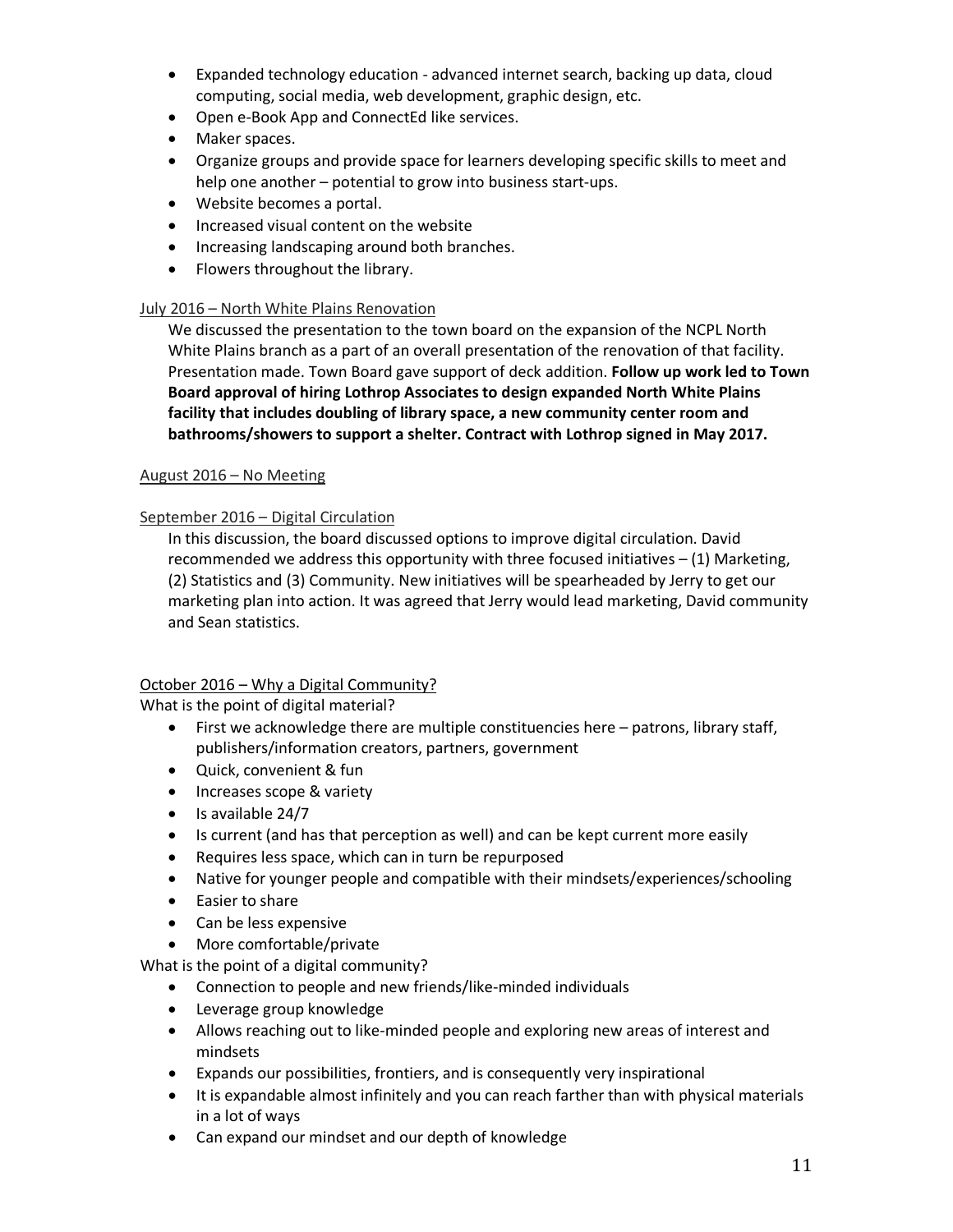- The community can become its own resource/database
- The community can increase its speed of knowledge/learning

What are different digital community models?

- Wikipedia curated knowledge
- Facebook network of friends/community
- Amazon, Open Table & Yelp examples of "review" communities
- Ebay marketplace
- Twitter 1-to-many broadcast
- "Town hall" go-to repository of information / curation / local information / relevant to a specific community
- Research databases
- Digital librarians
- Seeding expert communities individuals, corporations, partners, government
- Find digital / meet physical ("meetups")
- Self-promotion / self-publishing / self-branding
- Scale communities self-enhancing/expanding with benefits
- With oversight and without oversight (oversight can be professional vs community members/volunteers)
- WLS-wide vs NCPL
- Models can come out of experimentation
- Models come with different incentives/motivation which should be considered/understood, in conjunction with marketing – why participate in or lead a digital community?
- Partners can include schools, businesses, government, other libraries, community members

What elements of digital communities do we want to measure?

- Depth/amount of clicks/engagement
- # of "Friends"/members
- Amount & depth of contribution
- Amount & depth of content
- Has it changed your life?
- Is the community sharing stories and discussing it?
- Customer satisfaction levels
- Level of "impact" on the community needs to be flushed out but interesting
- The synergy between physical and digital

What are the next steps to take regarding digital communities?

- Focus on just a few community ideas to start it is easy to lose focus/concentration
- Quality over quantity, including marketing efforts (message cannot be too wide/distracted/confusing)
- Look at our own collection and website and think about the communities that make the most sense as a natural extension
- Experiment with a few different models seed ideas to start
- Experiment with different incentives
- Involve partners
- Measure community activity in a relevant/meaningful way
- Tie in to areas of excellence NCLP is looking to cultivate (STEAM, art, etc)
- Understand different constituencies (different branches, etc…)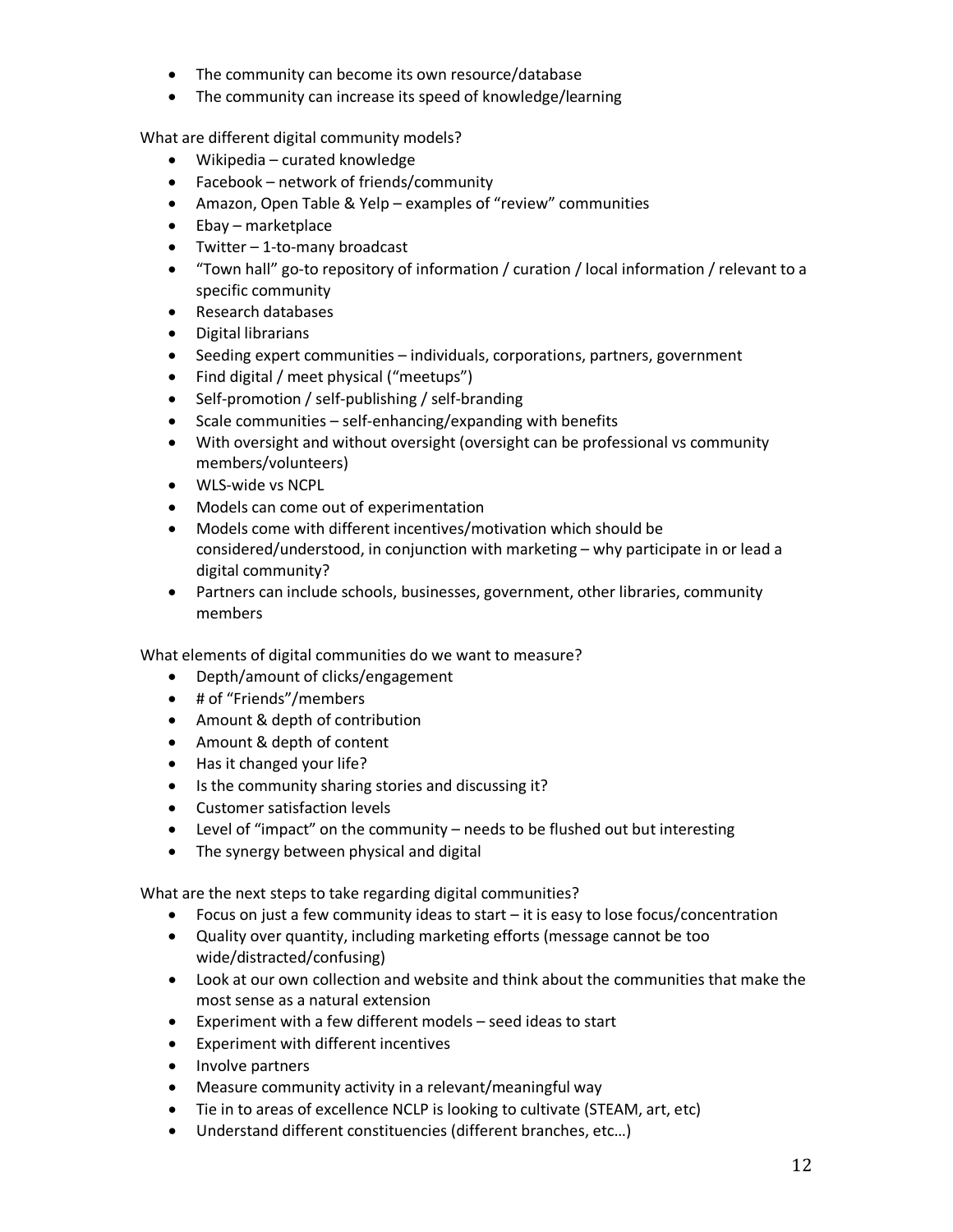- Think about leveraging WLS and/or joining forces with other WLS libraries
- Look at examples of best-in-class digital communities (mention of Illinois as an example)
- Be mindful of oversight and understand the different kinds and tradeoffs

November 2016 – How can WLS help a member library like NCPL improve?

- Maintain a collection of textbooks to provide broader access to textbooks. One digital variation is "TechBooks" which would be great to be available to our communities.
- Share best practices across member libraries such as sharing templates for building children's programs, saving time and effort. **Sharing of best practices included in draft WLS Strategy.**
- Provide advertising and marketing assistance. WLS could promote overall library awareness of changing library service. WLS could also highlight library programs and services across member libraries on their homepage, such as links and a master calendar of events per library. Create new ideas and ways to cross promote all Westchester libraries. I**ncluded in draft WLS Strategy.**
- Share ideas on how best to use facilities dedicated programming spaces, leverage of other partners (like NCPL's partnership with Hudson Stage Company which offers high quality theater productions).
- Save Costs WLS could share successful ideas where libraries have re-engineered their organizations from financial and future needs perspectives. I**ncluded in draft WLS Strategy.**
- Leverage WLS' strength in technology to take costs out of libraries across the board. Share ideas on how libraries are streamlining library processes. I**ncluded in draft WLS Strategy.**
- Advertising and Marketing Assistance WLS could promote library programs and services from across member libraries on their homepage, such as links and a master calendar of events per library. Create new ideas and ways to cross promote all Westchester libraries.
- Fundraise to support the creation of new solutions that can be implemented across member libraries.
- Fundraising methods Educate trustees to enable required fundraising –for example, assistance in the creation of a Foundation so libraries themselves can be able to raise funds for infrastructure and building renovations.

December 2016 – NCPL Restructuring Projects for the 2017-2020 NYS Library Construction Grant

- Create larger open spaces that can be flexibly reconfigured. Magazine Room dedicated to adult programming. **North White Plains branch expansion to be designed for maximum flexibility.**
- Build spaces that can facilitate development and evolution of centers of competence/areas of expertise – i.e. art, STEAM, etc. **New YA Room in Armonk planned for 3Q 2017.**
- Develop innovation labs for youth, adults and families.
- When expanding/renovating the North White Plains branch build the "library of the future" vs. expanding our existing operation into a larger space. Should incorporate other ideas identified in this discussion into the design.
- Add meeting rooms.
- Introduce a café.
- Renovate all bathrooms.
- Acquire a mobile unit that can support flexible programming in both Armonk and North White Plains.
- Create additional outdoor meeting/study spaces. **North White Plains deck added.**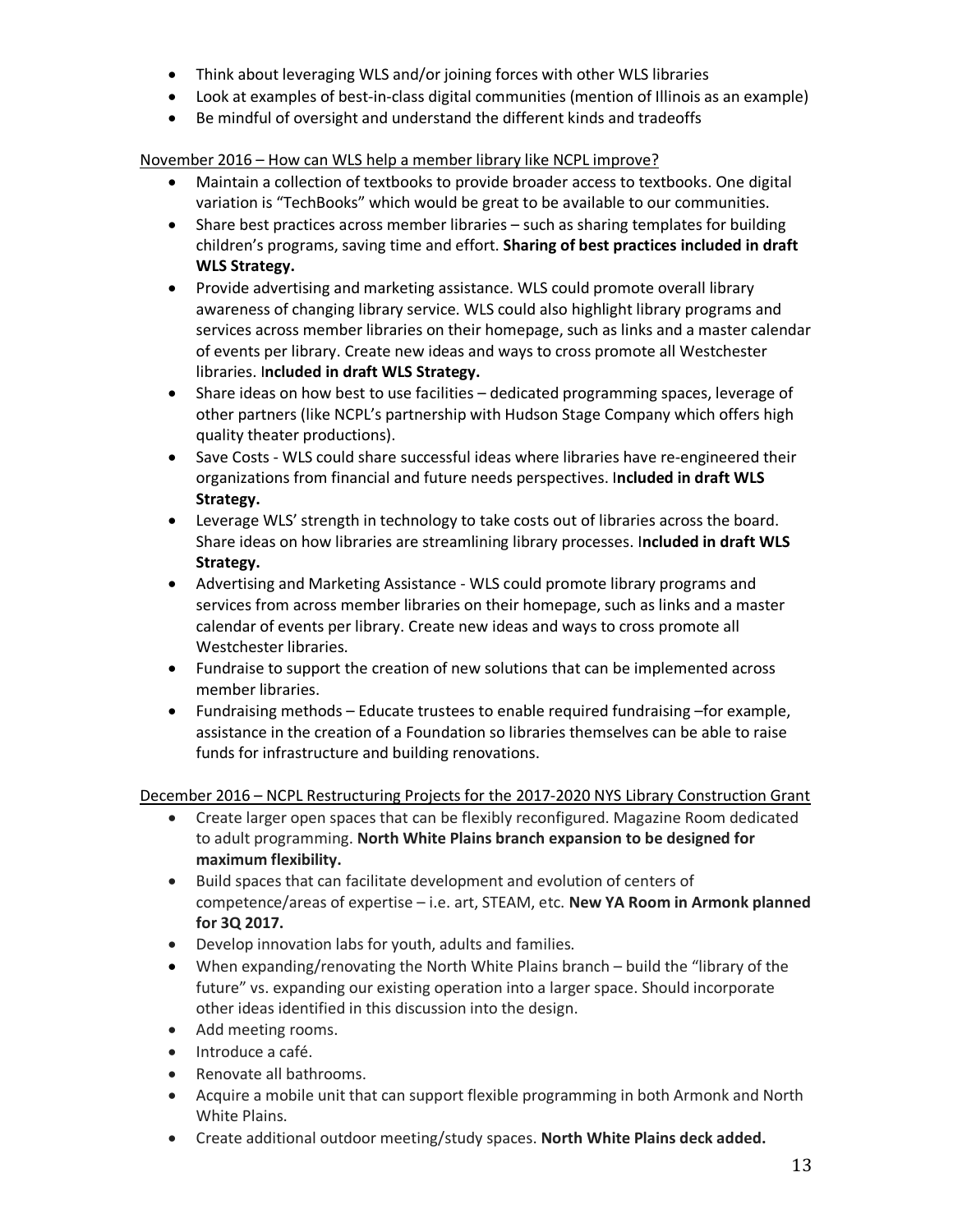• Introduce an art playground – flow to children's area.

# **2017**

## January 2017 – Adult Collection

- Additional curated collections, potentially created with the help of partners. For example, a history collection curated by a history professor and/or a gardening collection curated by an expert in that field.
- Introduce curated electronic collections.
- Develop focus on "areas of expertise". For example art.
- Use of social media to spread word of good books. For example, use of Twitter to publicize who is reading what.
- Develop/promote existing electronic ways to share ideas/recommendations on books.
- Increase ease of use in the acquisition and use of library cards. For example, increase use of apps on phone to replace actual cards, or couple acquisition of library cards with DMV license acquisition.
- Build competitive book recommendation capabilities.
- Introduce online book clubs. Leverage to share ideas on good books.
- Introduce "shelf talkers".
- Leverage programming to generate use of our collections as was done by the knitting club spreading the use of TotalBoox for knitting books with knitting patterns. This extended to baking cookbooks and then all cookbooks. **Significant growth in digital circulation has been driven by TotalBoox.**
- Offer coffee/food at book clubs.
- Gather and then use "best of breed" data on successful libraries in the circulation area.
- Do everything possible to make it easier to borrow from NCPL. For example lessen pop-ups on self check-out, review and simplify rules for ease of use/patron flexibility.

## February 2017 – Joint Meeting with Friends

No Brainstorming Session.

## March 2017 – Leverage of WLS

## **The following three items are the major initiatives in the WLS strategy that is under development.**

- Expand WLS competency as an incubator of library solutions/services.
- Build an environment with both WLS and member library participation that encourages sharing of best of breed solutions and processes across member libraries.
- Support professional development for both library staff and trustees.

## April 2017 – North White Plains Open House

- The following dates for the event were offered Saturday, June 17 and Sunday, June 11. **June 17 selected.**
- It was agreed that an afternoon event from 1PM til 4PM would be best. **1PM til 4PM scheduled.**